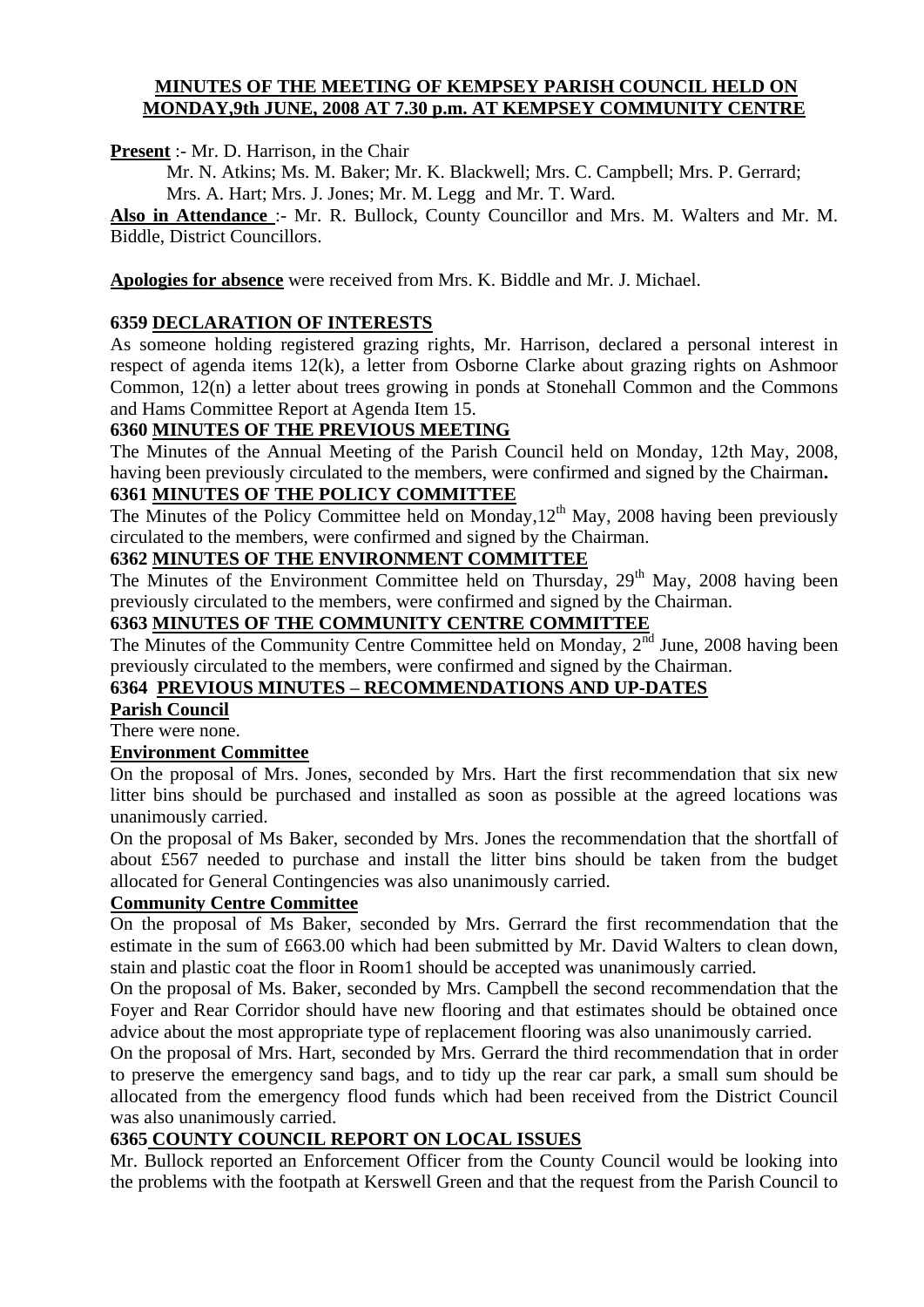have bollards installed on the green verge outside The Crown Inn would not be necessary if the Police prosecuted offending motorists. He would, however, arrange for officers from the County Council to look into the request. At his request, County Highways Officers had looked into the flooding problems outside The Original Stores and outside Hartland's Nurseries.

# **6366 DISTRICT COUNCIL REPORT**

Mrs. Walters had nothing to report.

In a lengthy report, Mr. Biddle referred to the latest proposals from the South Worcestershire Joint Core Strategy, which he had known about for the past 3 months. A totally different scenario to what had previously been discussed at meetings attended by the Parish Council Chairman and the Vice-Chairman over the past six months had been unveiled and there was now likely to be large scale development south of Worcester which could also impact on Kempsey. The Clerk was asked to ascertain whether there would be public participation time during the special meeting arranged by the District Council on Monday,  $16<sup>th</sup>$  June and, if so, to ask that Mr. Ward should be booked in to speak on behalf of Kempsey Parish Council.

#### **6367 CORRESPONDENCE**

All correspondence, both for report and for information had been made available for inspection by Parish Council Members between 7.00 p.m. and 7.30 p.m.

(c) WCC – Lengthsman Scheme – Vehicular Activated Speed Sign

The Parish Council welcomed the opportunity to have the speed sign in Kempsey for 15 hours annually. The Clerk was asked to ascertain whether that the Lengthsman would be prepared to operate the speed sign?

(e) MHDC – Caravans at Seaborne Leisure, Court Meadow

The Parish Council expressed grave concerns about the impact that the newly erected fence could have when the river flooded. The Clerk was asked to draw the attention of the District Council and the Environment Agency to this matter.

(h) Review of Tree Preservation Orders

The Clerk was asked to contact the District Council and ask for a complete list of all the trees in Kempsey which were subject to a Tree Preservation Order.

(k) Osborne Clarke – Grazing on Ashmoor Common

The Chairman, Mr. Harrison had previously declared an interest in this matter and left the room. The Chair was then taken by Mr. Ward the Vice-Chairman. The Parish Council agreed to discuss this matter at Agenda Item 15, the Commons and Hams Committee Report.

(l) MHDC – Post Office Network Change Programme

The Parish Council agreed that the Chairman should speak against this proposal at the meeting organised by the District Council.the following night.

(n) Mrs. A. Cartwright – Trees Growing in ponds at Stonehall Common

The Chairman, Mr. Harrison had previously declared an interest in this matter and left the room. The Parish Council agreed that in the interests of road safety, the Lengthsman should be asked to cut down the trees referred to in Mrs. Cartwright's letter and also the trees which were growing in the newly dug ditches.

#### **6368 ENVIRONMENT COMMITTEE**

The Committee Chairman reported that the matter of the new litter bins had been dealt with, that risk assessments would be carried out on the bus shelters and that the tree works at The Rocky had been delayed because birds were still nesting.

#### **6369 PLANNING REPORT**

(a) Decisions made under delegated Powers

MH 545/08 - Greenacres, Foxes Hill – Conservatory to rear (Full) – No objections

MH 507/08 – Oak Tree Cottage, Kerswell Green – Two storey extension to side of house (Full) **Object** 

MH 612/08 – Stonehall Cottage, Stonehall Common – Two storey side and single storey rear extension (Full) – No objections

MH 622/08 – 6 Pixham Ferry Lane – Detached garage (Full) – No objections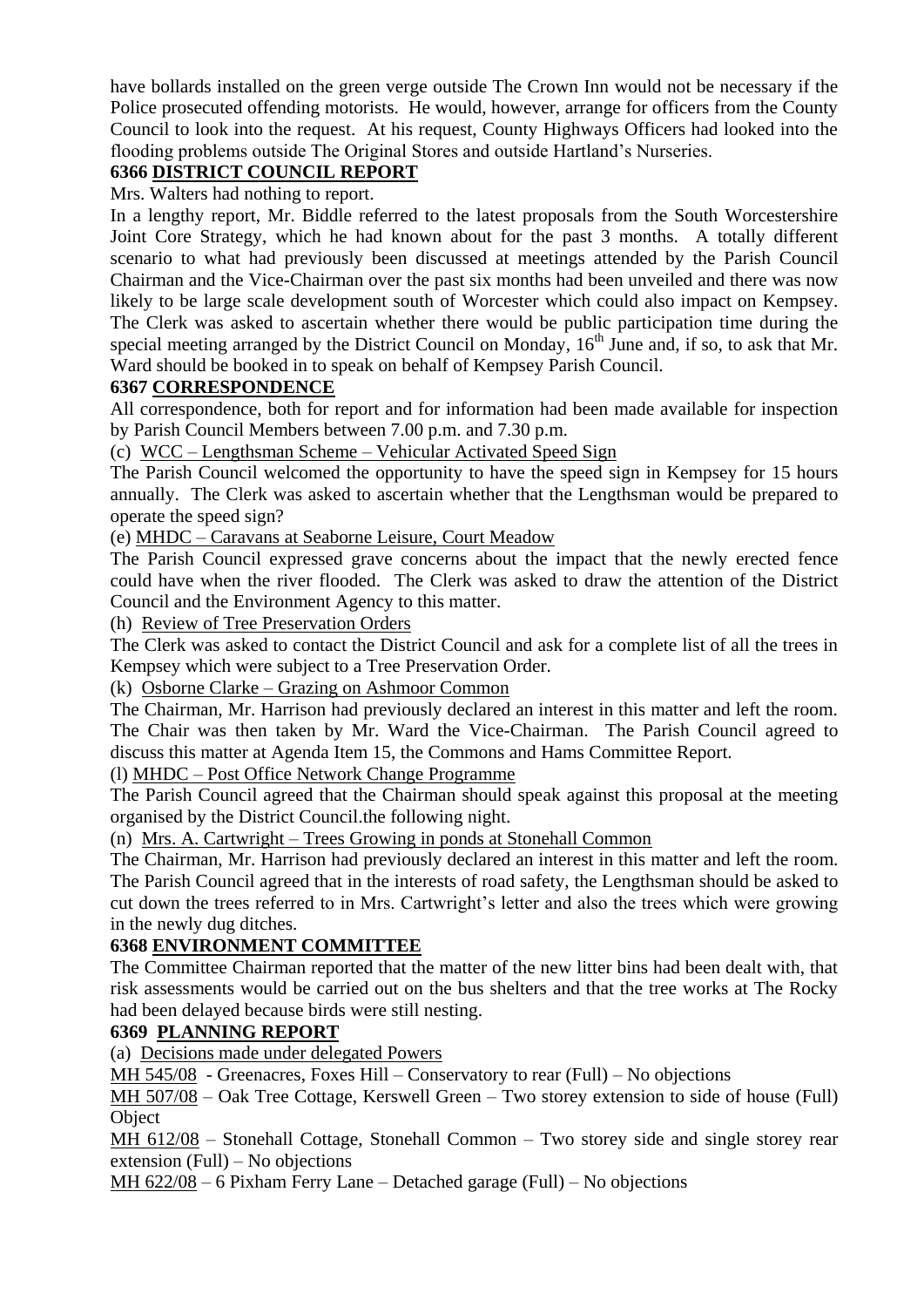# **6370 COMMONS AND HAMS COMMITTEE REPORT**

The Chairman, Mr. Harrison had previously declared an interest in this matter and left the room. The Chair was taken by Mr. Ward, the Vice-Chairman who also presented the report. The letter from Osborne Clarke in respect of grazing on Ashmoor Common was then discussed. The Clerk was asked to advise them that any legal costs incurred by the Parish Council in obtaining statutory declarations would have to be met by their own clients He pointed out that the licence for access across Stonehall Common to reach land at the rear of The Paddocks was now being dealt with by the District Council Solicitor. At this point, Mr. Harrison returned to the meeting, having no interest in the following matter. Mr. Ward continued with the report that if the Parish Council agreed to offer the former allotments off The Marlbank, some form of fencing against the Back Common would be necessary to make them stockproof.

# **6371 RECREATION COMMITTEE REPORT**

In the absence of the Committee Chairman, the Parish Council Chairman reported that a grant application had been submitted in respect of the new items of play equipment. A site meeting had been held with a representative from Wicksteed Leisure at which the merits of moving the new line of metal fencing had been discussed. On the proposal of Mrs. Hart, seconded by Mrs. Gerrard, the Parish Council unanimously resolved that the new fencing to be erected by Swinbourne Brothers should be on the line as agreed at the site meeting.

# **6372 COMMUNITY CENTRE COMMITTEE REPORT**

The Parish Council resolved that the draft lease for Magic Moments, as submitted by March and Edwards should now be engrossed and should include the additional clauses that no portable heating appliances should be used in the area of the tenancy and all items of electrical equipment should be tested annually.

# **6373 AUDIT OF ACCOUNTS FOR 2007/2008 BY EXTERNAL AUDITOR**

A copy of the Annual Governance Statement had been previously circulated to each Member with their Agenda. The Members unanimously confirmed that they were able to answer in the affirmative to each of the questions on the form to be returned to the External Auditor.

# **6374 RECEIPTS AND PAYMENTS/RECONCILIATION OF BALANCES TO 30/6/08**

The receipts and payments/bank reconciliation to  $30<sup>th</sup>$  June, 2008 had been previously circulated to the members.

# **6375 CONFIRMATION OF ACTION**

The Parish Council ratified payment of the following urgent accounts which had been made under delegated powers :-

New Farm Grounds Maintenance-Grass Mowing - £111.04 (inc. £16.54 VAT)

Staff salaries for May as on the list circulated to Members and annexed to the Signed Minutes Mrs. S. Cordell – Community Centre Cleaning - £150.00

# **6376 ACCOUNTS FOR PAYMENT**

The Parish Council resolved to authorise payment of the following accounts :-

Mrs. A.P. Halford - Petty Cash for May - £59.78 (Postage - £24.84 Office equipment -£29.74 VAT - £5.20)

Severn Trent Water – Community Centre - £169.42

# **6377 CONFIDENTIAL SESSION**

The Parish Council resolved that in view of the confidential nature of the business about to be transacted that the public and Press should be asked to withdraw from the meeting.

# **THERE BEING NO FURTHER BUSINESS, THE CHAIRMAN DECLARED THE MEETING CLOSED AT 9.40 p.m.**

Signed at the next ensuing meeting of Kempsey Parish Council

Chairman of such next ensuing meeting